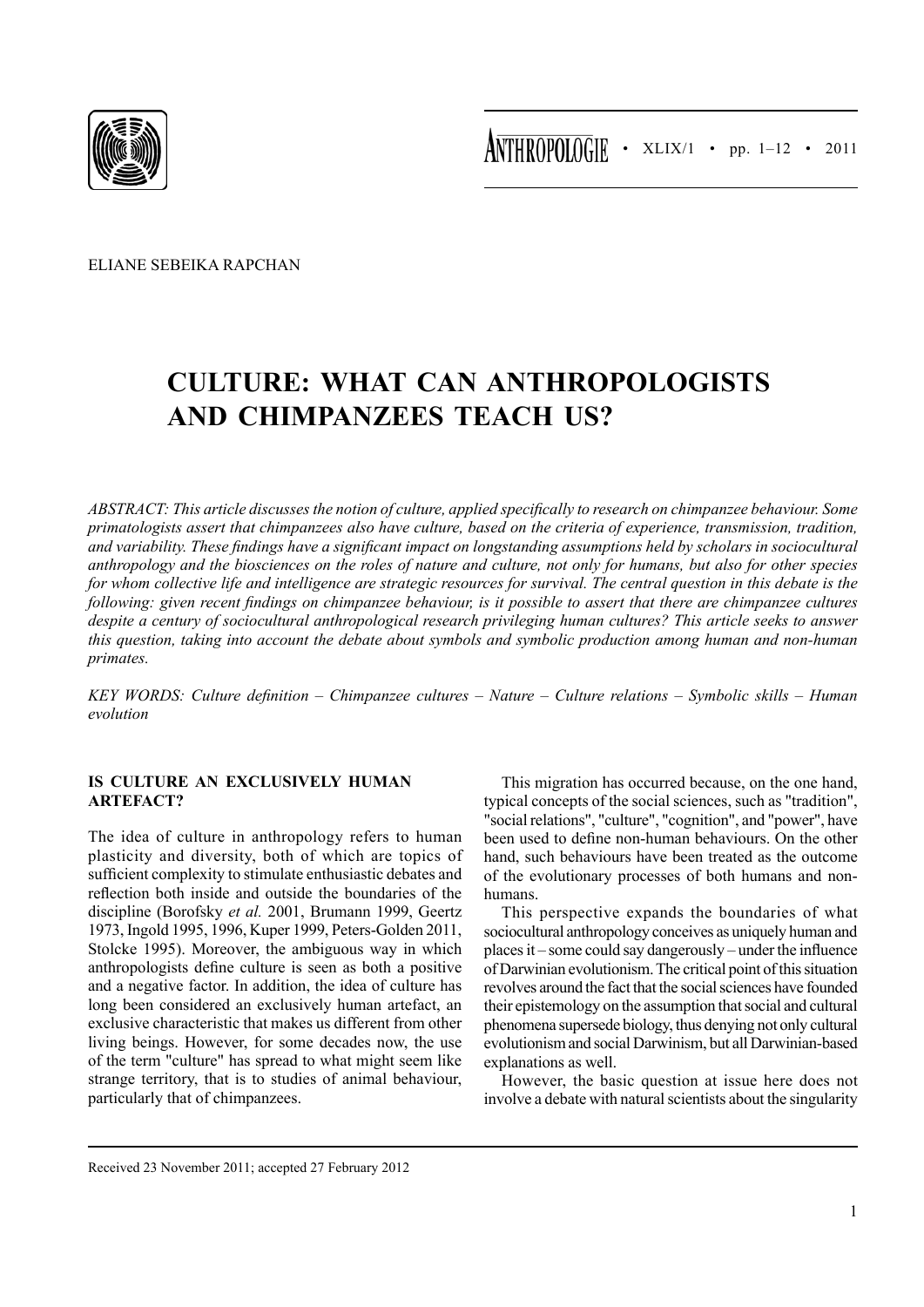of the social sciences. Rather, it endeavours to analyse the meanings attributed by many natural scientists to the term "culture". Therefore, the ensuing problems are: Can the idea of culture, as used to describe the behaviour of chimpanzees, be considered valid from an anthropological point of view? Are the anthropological notions of culture appropriate for studying the behaviour of chimpanzees?

The choice of focusing exclusively on "chimpanzee cultures" excludes the vast literature on the behaviour of other primates and its contributions, bonobos included (Böesch, Hohmann 2002, Hohmann, Fruth 2006, Stanford 1998). This material undoubtedly contains wealth of information; however chimpanzees were chosen as the nonhuman animal to base the research on, more specifically because they are absolutely fascinating in terms of their similarities to and differences from humans. They are the contemporaneous expression of the permeable boundaries between humans and non-humans. The opportunity to broaden our knowledge about them may even make us abandon old beliefs about who and what we are, while also clarifying what defines us.

## **What is culture anyway? A reflection on the borders delimiting the discipline**

Since the last century, sociocultural anthropologists have been absolutely convinced that culture is the parameter distinguishing humans from all other beings. Moreover, they developed their research based on the premise that culture has imposed itself on the mechanisms of evolution in such a way that the emergence of modern humans allows studies on human groups to preclude submitting themselves to the logic of Darwinian theories. Even without reaching a definitive and universally, valid consensus of what culture is, sociocultural anthropologists use the notion of culture more as an idea than a concept; thus, viewing culture as an idea because anthropologists always deal with a general and flexible principle, broad enough to cover all existing symbolically referenced manifestations in all human groups.

Kuper (1999), Geertz (1973) and others have cited great discrepancies among anthropologists concerning their definition of what culture is. These supposed influential "idea makers" seem to agree that it is difficult to establish parameters that encompass the broad plurality of cultural manifestations with the idea of unity in humanity. However most scholars accept factors such as the role of socialisation in the construction of culture; the importance of socialisation as an universal mediator in human relationships and in cultural relations; and the centrality of symbols in the reproduction of the latter.

## **Culture to contemporary primatologists: experience, transmission, tradition, and variability**

On the other hand, most researchers who have studied chimpanzee behaviour have espoused a narrow conception of culture derived from observations and data collected over the past forty years. To these researchers, the existence of chimpanzee cultures is based on four basic factors: experience, transmission, tradition, and variability (Böesch 2003, Call, Tennie 2009, McGrew 1992, Nishida 2012, Perry 2006, Wrangham *et al.* 2001). In other words, chimpanzee behaviours are acquired and reproduced through living; it can be transmitted from one individual to another; it is adopted by the group and remains for many generations; and due to all of these factors, chimpanzee behaviours vary from one group to another.

Over the last decades, researchers have questioned the validity of ideas based on the singularity of humankind as a "unique species" (Böesch 2003, Böesch, Tomasello 1998, Foley 1987). Some have considered the proximity between human and other primate genomes (Gagneux 2004, Goodman 1999), others have elaborated a contemporary interpretation of the Great Chain of Being model (Pavelka 2002); and still others have attempted the applicability of valid models of primate behaviour to hominid behaviour (Joulian 1996, Matsuzawa 2001, Mithen 1996).

## **Culture across the species**

Another issue on which social scientists also need to reflect is the argument that some of the characteristics considered exclusively human until recently – such as inventiveness, social treatment skills, and cognitive skills – have been identified in other species through studies in biosciences. These phenomena have been treated as a parallel evolution, as in the case of the apes, or else as an evolutionary process from which modern humans have probably evolved. In many cases, what has been observed is that these phenomena are related to the processes of selection and adaptation. Therefore, they are subject to evolutionary processes in a Darwinian sense. This is a deeply uncomfortable conclusion from the point of view of the social sciences. One of the developments arising from this conclusion is the possibility of comparing behaviours among the different primate species, including humans (Pavelka 2002). Concurrently, this kind of comparative procedure brings to the fore an issue that will be not discussed here, but one requiring urgent reflection: would it even be possible to compare the data on the behaviour of various species, considering that this data is collected by different methodologies and elaborated on by distinct disciplines, as paleoanthropology, primatology and sociocultural anthropology?

Researchers such as McGrew (1992, 2001a, b) – who uphold the existence of chimpanzee cultures despite a strict conceptual view – have extended the phenomenon to the method. In other words, he and others refer to studies on chimpanzee behaviour classified as culture, as ethnography. Nonetheless, is this procedure really valid? What are the effective contributions that sociocultural anthropology can make to the debate on the existence of cultures among chimpanzees? What do findings on chimpanzee behaviour add to anthropological thought?

Since the origin of the modern anthropology, ethnographers have faced a lack of positivity in anthropological data. Social and cultural anthropologists have intensely discussed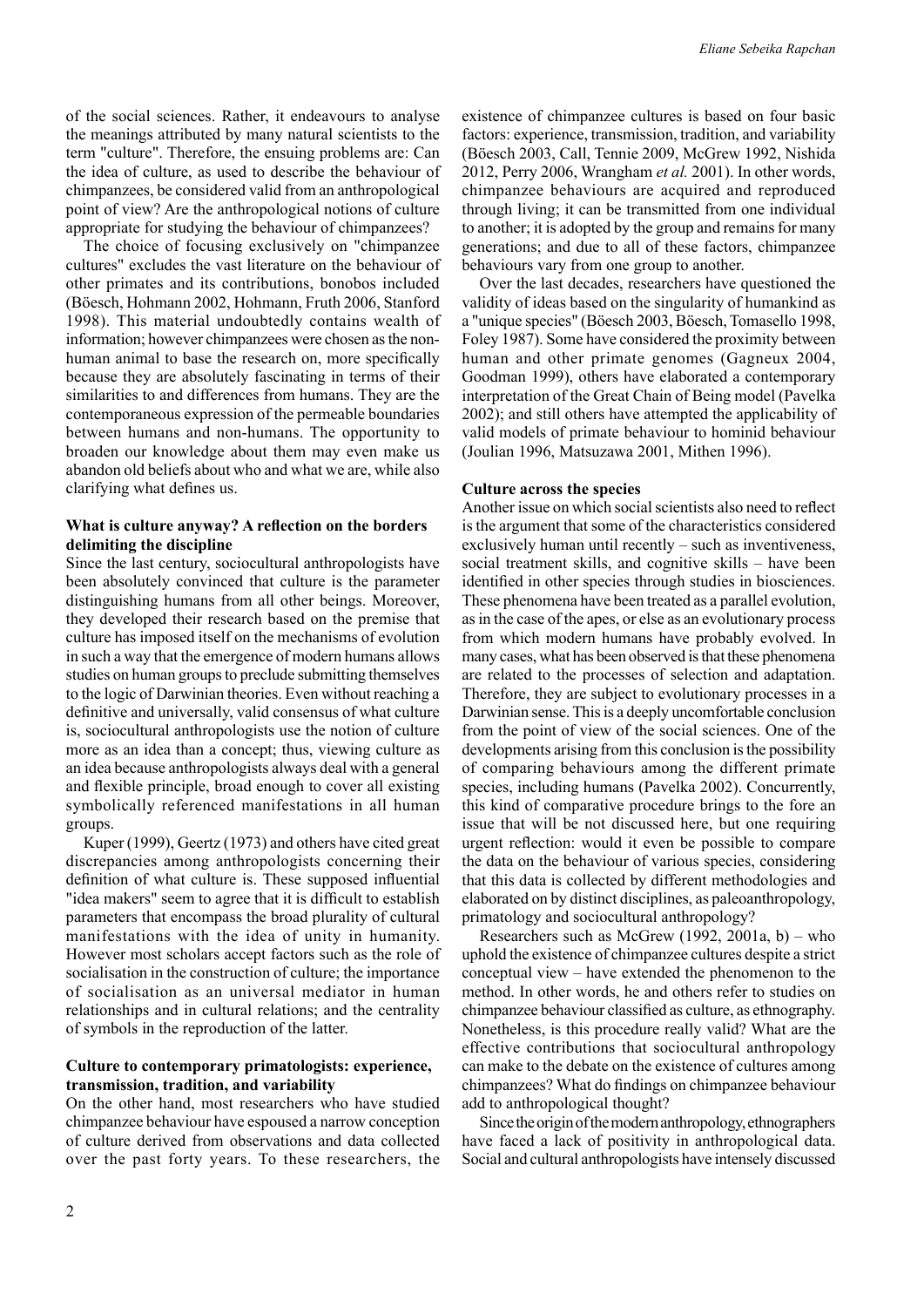the matter of alterity, evaluating the intersubjectivity expressed in their methods, and considering Relativism as methodology (Almeida 2003, Kuper 1999, Geertz 1973, Oliveira 1996, Rapchan 2002).

When talking about human beings whose existence is shaped by communication through language and symbols, anthropologists face innumerable obstacles to access the meanings of any human culture. In addition to these limitations, what would it entail to explore the possibility that culture exists among beings who do not communicate through language as humans do, as in the case of chimpanzees?

It is clear that this perspective implies that the existence of culture and access to it is related to the production of meanings, a theory for which there is no consensus regarding chimpanzee cultures (Böesch, Tomasello 1998, Galef 2002, Laland, Galef 2009, Tuttle 2001).

#### **Human-ape relations: a cultural phenomenon?**

One can consider the amazing cases of human/chimpanzee communication mediated by the teaching of sign language, such as the project first developed by the Gardners with Washoe (Fouts, Mills 1997). Lestel (2004) analysed this very special kind of relationship and labelled it a "hybrid community". Nevertheless, this kind of interaction does not occur in chimpanzee groups in the wild and it is in these groups that researchers identify chimpanzee cultures, in which the individual and collective behaviour of the chimpanzees has not been influenced by interactions with humans, at least not as deeply as the "cultured" chimpanzees (Carpenter *et al.* 1995).

Furthermore, social scientists should be particularly interested in primatology's emphasis on establishing comparisons between humans and apes, as well as this discipline's acceptance of many kinds of relationships identified between humans and apes. This emphasis stems from multi-focus research studies: individual and collective primate experiences; the importance of the group and the group's contact with similar groups in the life of an individual; the bonds between females and their offspring (Hrdy 2000, Goodall 1986); sex-associated behaviour (Hrdy 2000); chimpanzee life histories (Fouts, Mills 1997, Goodall 1986, Jahme 2001); use of tools (Böesch, Böesch 1990, Davidson, McGrew 2005, Ingold, Gibson 1995, Lycett *et al.* 2010, Matsuzawa 2001, McGrew 2001b, Tomasello 1994); communication (Dunbar 1997, Ingold, Gibson 1995, King 2004, Parker, Gibson 1994, Tomasello 1994, Rumbaugh *et al.* 2001, Shanker, King 2002) and behaviour transmission (Fragaszy 2003, Fragaszy, Perry 2003, King 2000, Nishida 1987, Tomasello 1994, Van Schaik, Pradhan 2003, Whiten 2001, Whiten *et al.* 2007, Whiten, Schick, Toth 2009).

This material can be useful in two important lines of thought. On the one hand, all discoveries about primate behaviour can revolutionise what the social sciences know about human collective life, including our ancestors (Dunbar 1997) and non-human primates (Baker, Smuts

2001, de Waal 2001, Sapolsky 2004) and can also radically revise a series of ideas and concepts held by the social science community.

On the other hand, it is important to evaluate why apes have been so well studied over the last four decades; occupying new positions in our thought and classification systems in defining what identities and alterities are being discussed; considering the impact of these developments on fields ranging from conservationist activism to cognition studies; and on the scientific media produced by institutions like National Geographic (Jahme 2001, Lutz, Collins 1993).

Conversely, the focus of this paper in attempting to define chimpanzee behaviour, specifically "chimpanzee cultures", points out that the history of animal behaviour studies highlights an intense debate regarding the dichotomy between innate versus acquired behaviour.

#### **"Chimpanzee cultures": transmitted behaviours**

According to Skrzypczak (1996: 81) both positions have tended to converge and researchers dedicated to ethnology have sought to bridge the gap. These scholars have sought to overcome the "innate versus acquired" or genetically inherited versus behavioural dichotomy. Nevertheless, there are three main issues that remain difficult to deal with: "the great complexity of any behaviour; the difficulties with experimentation; and the controversies regarding the definition of instinct" (Skrzypczak 1996: 81) (translated from Portuguese, original in French). In this sense, it is more interesting to argue that the diversity expressed by these definitions reflects both their complexity and the difficulty entailed in dealing with them, rather than the inability of researchers to circumscribe the "culture" or "instinct" definitions.

Thus, the definition of culture suggested by chimpanzee behaviour researchers entertains the processes of collective life and experience (Böesch, Tomasello 1998, de Waal 2001, Fragaszy 2003, Heltne 2001). This in turn is understood as differing from what occurs through genetic heritage because it corresponds to the "transfer of information by behavioural means, mainly through the teaching and learning processes" (Bonner 1980: 14) and this can vary from one population to another according to "tradition" (Fragaszy 2003, Nishida 1987).

#### **"Chimpanzee cultures" and human cultures: a comparison**

Hence, the expression "chimpanzee cultures" is used (Wrangham *et al.* 2001) rather than "chimpanzee culture" when addressing these behavioural sets, which vary in response to different environments and different dynamics within groups (Wrangham *et al.* 2001, Hrdy 2000, Goodall 2000), and which transmit what is acquired by experience from one generation to another (Tomasello 1994, Goodall 2001).

For primatologists, culture is a functional definition applicable to a set of behavioural phenomena produced by chimpanzee experiences and acquired through observation,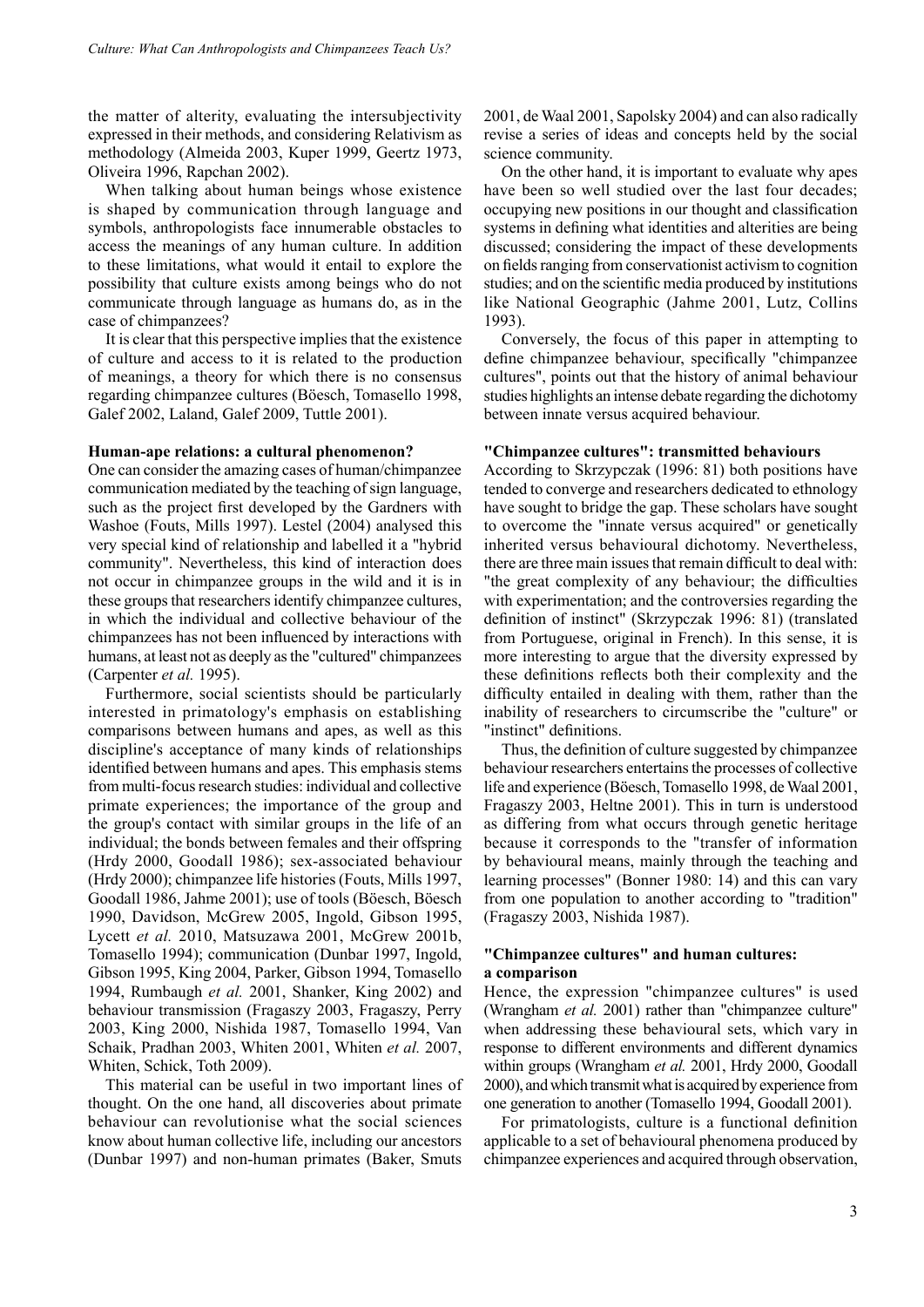facilitated learning, and "trial and error" (Böesch, Tomasello 1998). This notion of culture to explain the behaviour of these apes was proposed some years ago through the initiative of researchers who observed and collected data on chimpanzees for many decades in their original African environments in order to classify and compare their characteristics (Whiten *et al.* 1999, 2001, 2003).

According to these comparisons, it was possible to identify variations, patterns and durations of phenomena such as grooming, cognition, communication, conflicts, care for relatives, foraging, sexual practices, body postures, manufacture and use of tools, mother-offspring-sibling relationships, hierarchy, and status production. Each behaviour was, meticulously recorded and quantified but was isolated from others.

This procedure makes it easier to compare the same types of behaviours in different groups of primate species or even between different primate species. However, it then becomes difficult to establish interrelations between the behaviours and the collective production of both social and meaning systems inside the same group – what we call culture and society in the case of humans. In other words, in this kind of analysis, there is neither a notion of totality nor the principle of the existence of meaning in individual and collective practices. It is important to note that, to social scientists, totality implies that the whole is greater than the sum of its parts. The production and exchange of meanings implies the existence of subjectivities, the existence of relations among these subjectivities, and abstract thought.

King's studies (2000, 2004) are exceptions among the research on chimpanzee behaviour, because she aimed to interpret the meaning of communication in vocalisation and body language. Nonetheless, she has no access to any kind of "chimpanzee subjectivity"; therefore, she could not easily verify the existence of symbolic meanings ascribed to these behaviours.

In other words, it is impossible to recognise the phenomena of chimpanzee behaviour as culture, under any contemporary anthropological definition. There is no consistent evidence confirming the existence of chimpanzee cultures because there is a lack of evidence that chimpanzees produce symbols. This may be associated with the methods of data collection and also with the particular characteristic of human beings.

The ethnographic method must be used to obtain data on symbolic aspects of life in anthropological research. To do so, the researcher's subjectivity must make contact, at some level, with the subjectivity of the subject researched. Palaeoanthropological research, for example, analyses the symbolic aspects of human cultures observing the evidence collected from bodies, graves, tools, objects and paintings. All of these objects express subjectivities and symbolic manifestations of modern humans (Boyd, Silk 2006, Henshilwood *et al.* 2002, Klein 1999, 2000). There is no consensus among the scientific community in regard to exceptions to this scenario (Arsuaga 2005). Primatological research has yet to deliver a novel procedure that overcomes these limits.

#### **Anthropological research on human cultures: symbolic behaviour and ethnography**

Lévi-Strauss (2002) asserted that ethnographic research cannot exist without inter-subjectivity between the researcher and the culture studied. However, considering the absence of consistent evidence of symbolic thought or symbolic behaviour in chimpanzees, we could take a more ethnographic approach focusing on the human-animal relationship. By understanding chimpanzee behaviour observed by the primatologists – chimpanzee relations could very well provide other kinds of observations about chimpanzees, different from that based on a more orthodox approach, but one which is complementary and equally valid (Corbey 1995, Lestel 2004).

Probably the one particularly unique characteristic of human beings is their symbolic skills (Mithen 1996). There is a significant and qualitative difference between the evidence found in sites inhabited by modern humans and sites inhabited by hominids. Only in the sites of the former were graves, tools and objects decorated with different forms, paintings and corporeal and personal ornaments. This signals the "creative revolution" in the Upper Palaeolithic Age (Bar-Yosef 2002), which gave rise to our symbolic skills – this is an evolutionary result.

Mithen (1996), looking to developmental psychology, suggests that there are at least four knowledge domains, or modules. To explain how our present mind evolved, he uses the theory of Annete Karmiloff-Smith to suggest that cognitive fluidity of modern human minds replaced the domain-specific intelligence found in our prehistoric ancestors. The same observation can be applied on a comparative level to the chimpanzees, in relation to their behaviour and their material production.

However, does this mean that researchers must discard the data on ape behaviours and, as a consequence, all the amazing knowledge produced to date? I propose that this is not the case and I will explain why below.

## **Modern primatology and the "chimpanzee cultures": long term researches and ruptures**

The first studies of apes in their African habitats, conducted by Eastern primatologists (cf. Asquith 1995, Ohnuki-Tierney 1995), share some similarities with the first efforts by anthropologists to produce ethnographies. Moreover, it is noteworthy that the most radical change in researchers' understanding of apes occurred when the researchers adopted methodologies based on long term, continuous research developed since the 1960s. Occasionally, the research was broadened as a consequence of interactions with the apes themselves. This approach not only contributed to increasing the amount and quality of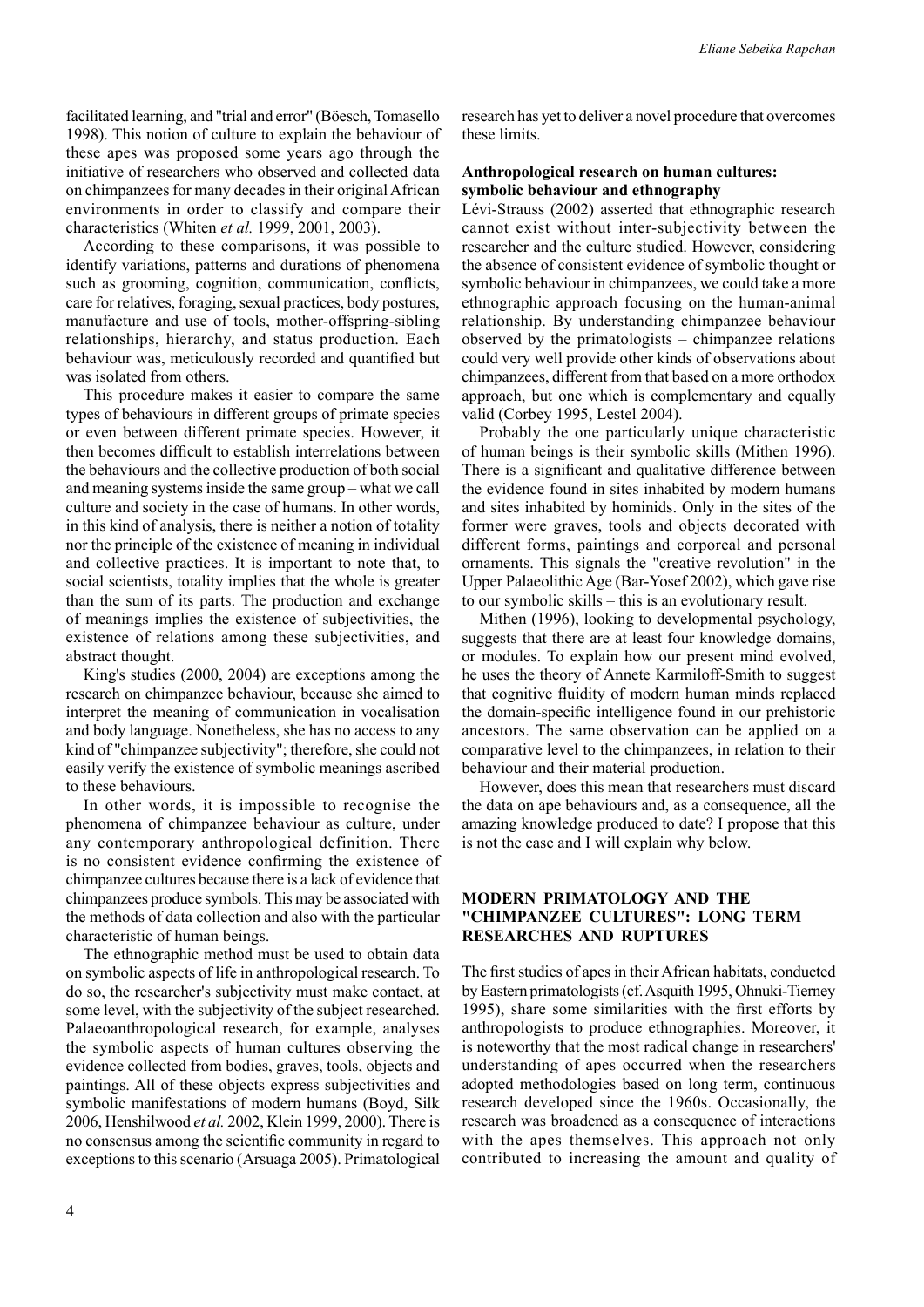information regarding the complexity of primate behaviour, but also modified the interpretations (Jahme 2001) and, perhaps, the boundaries and limits of what anthropologists believed defined humans, thus introducing new ways of understanding identity and alterity (Rapchan 2005).

From the 1800s to the 1930s, various missionaries, scientists, explorers, and hunters in Africa produced reports and shipped apes to be observed in fairs and laboratories in America and Europe (Reynolds, Reynolds 1965: 394–395). R. L. Gardner's experiment in 1896 is acknowledged as the first attempt to conduct a field study on chimpanzees and gorillas (Reynolds, Reynolds 1965: 394). However, the first report on a more prolonged field study dedicated to primates, but one considered short by today's standards (49 days), is attributed to H. Nissen (Reynolds, Reynolds 1965: 395).

Another key contributor to primate field studies, according to Kuper (1994: 56–57, 72), was the physical anthropologist Sherwood Washburn. In the 1960s, he sent Irving De Vore (1965), a young social anthropologist to do field research on the collective life of African baboons because he believed that a social anthropologist would be able to observe what psychologists and biologists would not.

At the same time, Louis Leakey sent three young women with few academic credentials to areas were chimpanzees, gorillas and orangutans lived. Among them was Jane Goodall, who had no higher education but was passionate about nature, primates and Africa (Goodall 1986). The others who journeyed to do research were Biruté Galdikas, who was only an anthropology college graduate, and Diane Fossey, who was an occupational physiotherapist (Jahme 2001).

The innovative methods adopted in their studies together with the personal characteristics of the researchers and their deep commitment to making constant and prolonged observations (Goodall 1986, 2000), played a significant role in transforming primatology into the only area of scientific knowledge where, at the end of the  $20<sup>th</sup>$  century, 62% of the researchers were women and 90% were in charge of conservation projects (Jahme 2001). The field of Primatology is thus characterised by a strong emphasis on gender and by a political commitment to the conservation of primates in their native habitats and to actions in favour of these creatures' rights (Buning 1995, Cavalieri, Singer 1995), given that there are many animals used in domains such as invasive research and in the marketing and entertainment sectors.

## **"Cultures" in wild chimpanzees: comparative studies on behaviour**

Studies on chimpanzee behaviour can be organised into five broad groups: tool use, social life, communication, ecology and cognition. The latter is more common in research carried out with creatures who live in humanised environments such as sanctuaries, study centres, and in a few zoos.

Goodall's early observation (1986) that chimpanzees in the forest used tools surprised the world, which, until that time, believed that only humans used tools. Her key finding is now part of a larger body of documentation of tool manufacture, including some tools made to produce other tools (Böesch, Böesch 1990, Matsuzawa 2001). Observations also broadened from tools to the use and production of other items in other contexts, such as the building of nests, defined today as "material culture" (McGrew 1992). There are amazing descriptions of different objects used by some groups to fish ants, while other groups do not engage in this particular behaviour, and of the use of leaves as shoes, gloves or sponges. Leaves also can be used to sit on the ground, and the incidence of these behaviours varies from one group to another. There are records of intergroup diversity in the use of medicinal plants (Wrangham, Huffman 1994) and in the consumption of foods (Nishida *et al.* 2000).

Studies about social relations (Baker, Smuts 2001, McGrew 2001a) observe reciprocity in social actions (Brosnan, de Waal 2003); the dynamics of the rise and fall of alpha males and power groups (de Waal 2000); the hierarchies and status in mother-progeny relations (Goodall 2000, Hrdy 2000); and the mechanisms of expresion of rage, whose climax is expressed in intergroup conflicts (Wrangham, Peterson 2004).

Studies on social conflicts (Arnold, Whiten 2001, Baker *et al.* 2000, Boehm 2001, Mason, Mendoza 1993) reveal the existence of a hierarchy within groups of chimpanzees, and illustrate the mechanisms and strategies adopted by the weaker members within these hierarchically-organised groups. Examples of these mechanisms and strategies include dissimulation and behavioural patterns that demonstrate pacification and conflict related to gestures and grooming practices.

In addition, grooming has been recognised as an extremely important behaviour to social life (Dunbar 1997, Mithen 1996). Chimpanzees spend about 30% of their time engaging in this activity and it seems to be of a fundamental importance to communication; creating closer bonds between individuals; renewing position status according to group hierarchy; and, of course, keeping their fur clean. Vocal and gestural communication (King 2000, 2004) was also analysed.

#### **The "acculturated" laboratory chimpanzee**

Studies evaluating cognitive skills (Tomasello, Call 1997, Matsuzawa 2001, McGrew 2001a, b, 1992, Nishida 1987) focus predominantly on records of spatial perception (Cheney, Seyfarth 1990), cognition and comprehension (Hoof 2001, Joulian 1996, Tomasello, Call 1997), adaptation potential (de Waal 2001), language, communication and intelligence (Fouts, Mills 1997, Parker, Gibson 1994, Rumbaugh *et al.* 2001, Wolker 1995), communication through gestures (Tomasello 2001: 306–309), and the development of classificatory and numerical abilities (Parker, Gibson 1994).

According to the researchers, such abilities are related to a set of complex behaviours. Furthermore, in contrast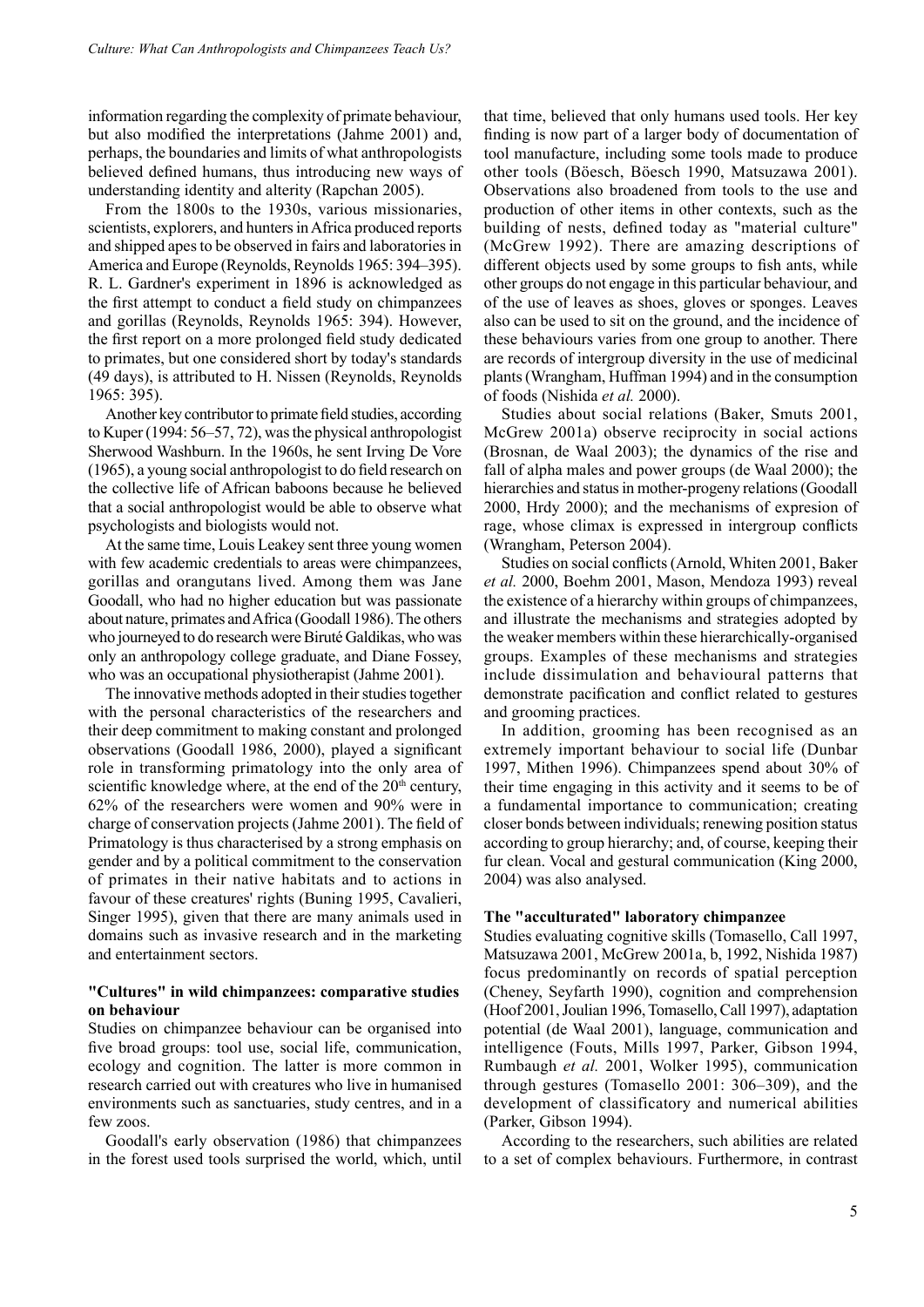to other aspects, the field of cognition is where researchers have identified the highest number of relationships among distinct phenomena. Van Hoof (2001: 270–275), for instance, evaluated how well chimpanzees can recognise and identify individual characteristics that distinguish them from others of their own species. To the author, this would enable the reproduction of attitudes based on calculating, planning, cooperation, and reciprocity in favour of social manipulation which can be observed and handled.

Tomasello and Call (1997), in turn, have studied elements of chimpanzee knowledge of the social and physical world. In the physical domain, the researchers identified skills relating to the search for hidden objects, handling of objects, tool use, the understanding of causal relationships, the discernment of characteristics and categories, and the perception of quantities. In the social domain, learning requires an understanding of the dynamics of conflicts and alliances and of reciprocity and exchange, in addition to the ability to cooperate in problem solving. There are also records of adoption of social and communication strategies that include gestures, vocalisation and communication with human beings.

Cheney and Seyfarth (1990) have observed interactions between expression and production of meaning in apes overall and not only in chimpanzees. They focus both on the vocal communication itself and on the purpose of vocalisations. Additionally, they offer a summary of the mental representations associated with certain vocalisations in the context of specific social relations (Cheney, Seyfarth 1990: 175–183). They further apply this data to the evaluation of the intelligence of the great apes associated with these specific social relations, as well as that of the apes who are not associated with certain social relations. In a sense, they are attempting to reflect upon "how monkeys see the world".

## **The great rupture: primatologists propose that there are "chimpanzee cultures"**

This amazing data about chimpanzee behaviour encouraged researchers to go even further. Over the course of three events titled "Understanding Chimpanzees" (Wrangham 2001), scientists renowned for their research on chimpanzees compared their data and announced the existence of "chimpanzee cultures" (Wrangham *et al.* 2001). The first comparison of the data led them to classify 39 behaviours considered cultural (Whiten *et al.* 1999). There are records of distinct behaviours even among populations living in the same ecosystem (Böesch, Tomasello 1998, Goodall 2001, 2000), hence the claim that there are "chimpanzee cultures" – plural – and not "a chimpanzee culture".

Tomasello (2001: 301) conceives "chimpanzee cultures" as ontogenetically acquired behavioural traditions, the result of the skills acquired by individuals, their natural and social positions, their experiences, and their interactions with these skills and positions, causing the reproduction of these behaviours in subsequent generations. However, it is impossible to assert that there is one concept of "chimpanzee cultures". There are many concepts, which have some consensus. This consensus has been developed by researchers who have collected, analysed, and exchanged data since circa 1960, promoting systematic observations in African habitats.

According to the researchers, the adoption of the term "culture" to define aspects of chimpanzee behaviour is the result of both the analysis of the available research data and the search for a framework to compare these data in order to formulate generalised explanations. In general, the most important feature of chimpanzees is their acquisition through experience, their transmission from one generation to another, and their variation from group to group. These factors confirm that their behaviours are not innate.

The arguments for the existence of "chimpanzee cultures" presented by McGrew (1992: 79–82) are supported by the existence of data on "innovation", "dissemination", "patterns", "duration", "diffusion", "tradition" (as the persistence of a practice from one generation to another), "non-subsistence" (practices not exclusive to surviving) and "nature" (practices produced by the chimpanzees themselves and not taught or inducted by humans). McGrew does not state that humans and chimpanzees are identical through common attribution of cultural elements, but notes that most attributes once considered exclusively human have been registered among chimpanzees. They are acquired through experience and passed on through generations (Böesch 1991).

Each of these aspects of chimpanzee behaviour is undoubtedly impressive. Any social scientist must in the very least feel confused when reading research reposts, in regard to concepts stating that it is society that makes us human; it is from society that we acquire what is necessary for sustaining life, in its material, social and symbolic meanings. It is in society that we transmit what we discover and learn, by following its rules.

According to primatologists, the fact that chimpanzees are able to transmit experiences within their own group constitutes what Nishida (1987) called "tradition", an expression assimilated by the general vocabulary of chimpanzee behavioural studies (Fragaszy 2003); however, the transmission of experience does not seem to be restricted to the great apes (Boinski *et al.* 2001, Fragaszy 2003).

Nonetheless, there is no absolute consensus on as to what is sufficient data to confirm the existence of "chimpanzee cultures", even in the biosciences. According to Laland and Hoppitt (2003), there is more evidence to date that whales, dolphins, some fish, and birds have "culture" than do chimpanzees. They argue that it is not their intention to disqualify the possible existence, albeit unconfirmed, of chimpanzee cultures, and premise their reasoning on the following argument. First, in order to distinguish "animal culture" from an instinctive reaction to the environment, it would be necessary to conduct experiments that would change chimpanzee habitats, as a way of observing what would be reproduced by tradition.

However, for ethical and management reasons, these procedures have never been adopted. Therefore, scientists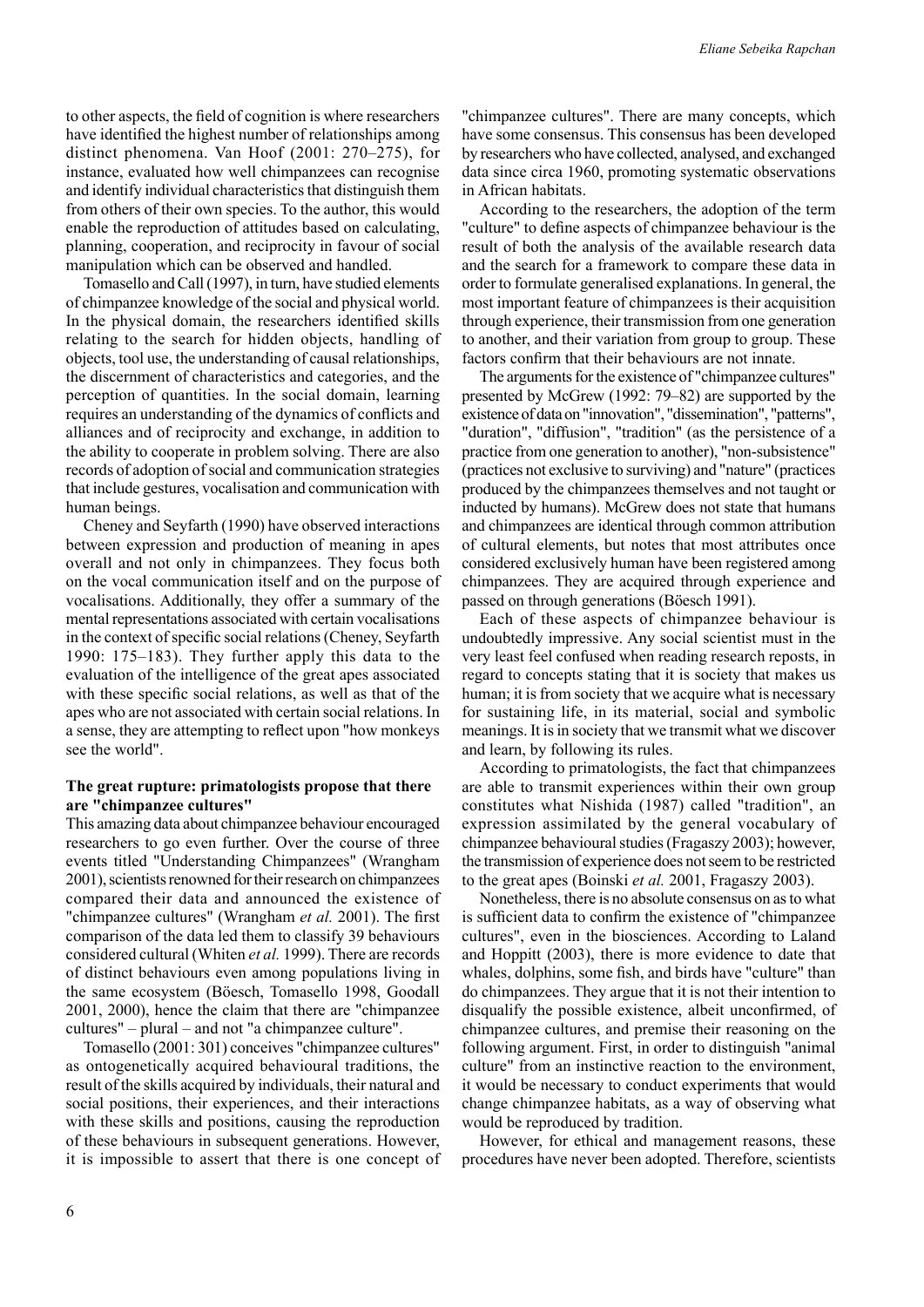have not arrived at a final conclusion as to whether the use of various tools to fish for ants is related to ecological or cultural variations (Laland, Hoppitt 2003). Second, researchers have a tendency to "humanise" their animal subjects and will favour a more subjective approach to corroborate the existence of a culture (Laland, Hoppitt 2003).

It is curious that the first postulate stated by Lalland and Hoppit (2003) proposes something very similar to what is found in the debates about the limits of human nature in relation to the "wolf-boys" (feral children). In other words, we do not know whether the wolf-boys were unable to respond to human social interactions, or whether those who took them in and observed them were not trained to collect and analyse this kind of data. By the same token, it may very well be that chimpanzees have no culture, in the anthropological sense, but it may also be that the framework in which researchers are collecting data seemingly does not provide the conditions to record the "culture", should it in fact exist.

Lévi-Strauss (2002), when referring to a similar issue, points out that considering a social being in isolation – a human, in his case – is futile. We are simultaneously comprised of elements of nature and nurture, and the boundary between them is mobile and fluid. To eliminate one or the other is untenable because this would change the characteristics that define the being. The same can be said about chimpanzees. Even if upholding that chimpanzees have no culture, there is strong evidence that they have a complex social life that is indispensable to entirely developing their ontology (Tomasello 1999).

## **How are behaviours transmitted? One of the greatest problems of "chimpanzee cultures"**

The problem is that the variation of behavioural patterns – the core of the "chimpanzee cultures" theory – is strongly related to the transmission of behaviours. However, there are few data about transmission of behaviours among wild chimpanzees (Böesch 1991). Most of the data comes from laboratories. However, from the point of view of primatologists, chimpanzees who live in laboratories have no culture. They are acculturated by human contact (Carpenter *et al.* 1995).

On the one hand, the transmission of behaviour in chimpanzee populations presents many unclear elements. The results do not indicate a consensus on the chimpanzee's ability to imitate, observe, learn, and teach, whether in the laboratory or in the forest (Böesch, Tomasello 1998, Fragaszy 2003, Fragaszy, Perry 2003, Galef 1992, 2002, Henrich, McElreath 2003, King 2000, Mithen 1996, Nishida 1987, Perry 2006, Van Schaik, Pradhan, 2003, Whiten *et al.* 2007, Whiten *et al.* 2009).

There is scepticism, for example, as to whether the transmission of knowledge is a collective phenomenon, or the product of the ability of some individuals, as a way of directly benefiting only those chimpanzees related to them (Galef 2002, Mithen 1996). On the other hand, no teaching behaviour has ever been recorded among chimpanzees, not even in the particularly strong mother/child relationship. In this regard, what is known is only that adult females make it easy for children to observe their movements; some researchers have already put forth the hypothesis that each chimpanzee does something like "reinventing the wheel" when learning a practice, taking the opportunity to skip some phases by observing other chimpanzees (Böesch, Tomasello 1998).

A good starting point is to consider whether the identification of variability, transmission and permanence in characteristic behaviours for each chimpanzee group is enough to attribute culture to them. It can be argued that the decision to adopt the sense of anthropological restriction regarding these behaviours requires admitting that there are only human cultures. However, broadening the context to recognise the existence of culture in all living beings may possibly dilute the meaning of behaviour (Laland, Hoppitt 2003). It is critical to maintain a productive debate on this topic among the various disciplines in order to continue exploring the rich insights to be found in the study of chimpanzee culture.

## **What conclusions can we reach? The central importance of subjectivity in hard sciences – Primatology's case**

I suppose that the extended periods of field research on primate populations, together with the incorporation of empathetic and relativistic points of view of the animals under study – implying personalised identification of animals, adoption of names and elaboration of records of life stories for the chimpanzees (Fouts, Mills 1997, Goodall 1986) is one of the most important milestones in the favourable arguments for the existence of "chimpanzee cultures". Gender must be considered a factor that can also influence the theories proposed for primates (Jahme 2001). It is possible that this fieldwork promoted the development of a specific point of view that added to the wealth of data collected for almost five decades that has driven the conclusions of primatologists.

Of course, this is an anthropological point of view and most primatologists will not agree with it. From a primatological perspective, the vindication of "chimpanzee cultures" is based on strong evidence recorded by a circumstantial procedure and precise techniques. According to primatologists, only hard science procedures should prevail. Yet, I contend that years of observation and familiarity with chimpanzees, marked by strong empathy in analysing the elements influencing ideas, proposals and perceptions in fieldwork cannot be discarded. The same goes for scientific texts. Just like anthropologists, primatologists conduct field research, but publish their findings in academic venues (Geertz 1988).

The data on the similarities and analogies between human and chimpanzee behaviours are highly consistent. However,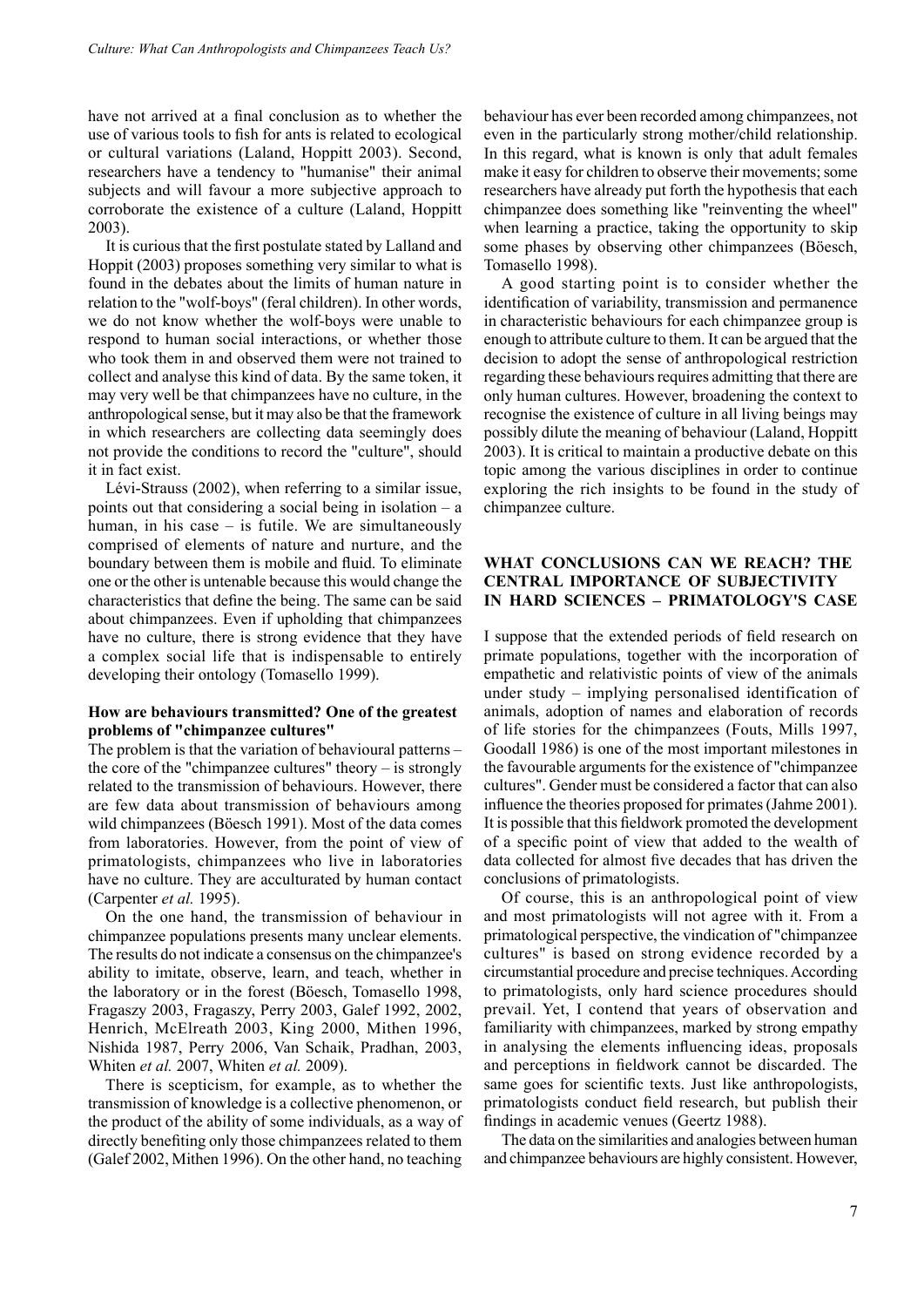the wish to prove this – also a subjective parameter – cannot be ignored when we consider the production of knowledge. Primatologists connect all these complex elements through culture, perhaps the strongest symbolic aspect defining humans. Metaphorically speaking, culture is an element that catalyses values and ideas. It narrows the chimpanzeehuman relationship in a way that involves the confluence of artistic, ethical, political, intellectual, and scientific forces. In brief the idea of "chimpanzee cultures" has the force and equivalence of a symbolic element of human culture. And the primatologists know this.

At the same time, the impact of the knowledge produced about ape behaviour will expand not only the available knowledge about non-human primates but also the definitions of human behaviour, transposing the boundaries of the qualities we assign exclusively to ourselves and changing our notions of identity and alterity, as well as our contemporary representations of nature. In everyday representation, we see this change especially in media presentations about animal behaviour. Contemporary media shows about animal behaviour include narratives of life histories, the dramatic treatment of animal interactions, and other techniques to emotionally involve the viewer.

On the other hand, the history of animal behaviour studies that developed the proposition of "chimpanzee cultures" is strongly related to a long-term dedication to field research, at least in primatology studies, which produced the current configurations (Jahme 2001), and which has adopted heterodox practices, if compared to the primatology that was practised in most universities up until the 1960s and that facilitated the rupture with traditional conceptions about apes. Much of this "earlier" primatology is associated with subjectivity and the efforts of researchers to comprehend inaccessible situations through speech. In other words, considering all the problems that can be presented by sociocultural anthropology in these cases, the attitude of those who revolutionised primatology since 1960 is somehow ethnographic, even considering that since the 1990s, the parameters of sociobiology and ecology have dominated data collecting (Rodman 1999: 314, Strier 2003: 16).

## **Chimpanzee behaviour research and redefining what make us human**

The disagreements over the paradigms of social and natural sciences continue today. However, there are people on both sides who suggest that dialogue is important in order to advance, particularly in view of what the research on primate behaviour has revealed. It is important for anthropologists to realise and to reflect on the possibility that these results can lead them to review their conceptions about humankind and about their positions on nature/nurture relations. It is also important for primatologists to know the anthropological contributions to the debate, both in relation to method and to ideas and ethnographic production. Aided by this information, they may subsequently evaluate their records and, particularly, the validity and influence of the conceptions adopted thus far.

This is valid, especially, in order to apply the idea of culture to chimpanzees, because it implies presupposing that both humans and chimpanzees have the same cognitive and behavioural abilities. The difference is only a question of degree, and the question here is: Considering the more contemporary and acceptable anthropological definition of culture, in which symbolic skills are represented by consensus, do chimpanzees have culture? Does what we know about chimpanzees allow us to assert that their potential to symbolise is equivalent to that of humans, and also assert that understanding the meanings they produce is simply an effort similar to what anthropologists do when they study a culture other than their own?

I maintain that knowing what we know until now, no, we cannot affirm these assertions. I defend this position based on the analysis mentioned earlier by Mithen (1996), who offers different interpretations of the evidence that has supposedly identified "chimpanzee cultures", which is also valid for all hominids distinct from what we call modern human beings. According to the author, confirming the reproduction of patterned behaviours in different chimpanzee groups does not mean confirming the existence of culture. This is true even if the differences have been produced by experimentation and not by rigorous genetic or ecological causes.

Mithen's hypothesis argues that humans, and only humans, have a completely developed symbolic ability derived from an evolutionary process that integrated all intelligence modules of the human mind. Therefore, while the different mind areas – social, linguistic, technical, and naturalistic – are fully integrated in human beings thus making the elements of mobility, knowledge, and meanings distinct from one another possible, the same does not occur among chimpanzees nor or among previous hominids. For example, while humans can combine the naturalistic knowledge that they have about animals and plants with their symbolic and linguistic (mythology), social (kinship, totemic, ethnocentricity) (Axelrod, Hammond 2003), and technical (production of material culture from animal raw material, for example) universes, the same does not occur among other primates, in their minds, each one of these areas operates individually (Mithen 1996).

It is possible that there is a difference between the human ability to produce culture and the primate ability to reproduce social behaviours. This would mean that non-human primates could learn how to behave in social groups and how to live and survive observing the elders of their species. Primates have intelligence, predisposition, neotenous traits (Bjorklund 1997, Gould 1977, Maynard-Smith 1966, Moore 2008) and social relations that offer all the possibilities to achieve this. Just like chimpanzees, many other species transmit behaviours.

However, humans not only learn how to behave themselves (Ingold 1988), but also actively teach such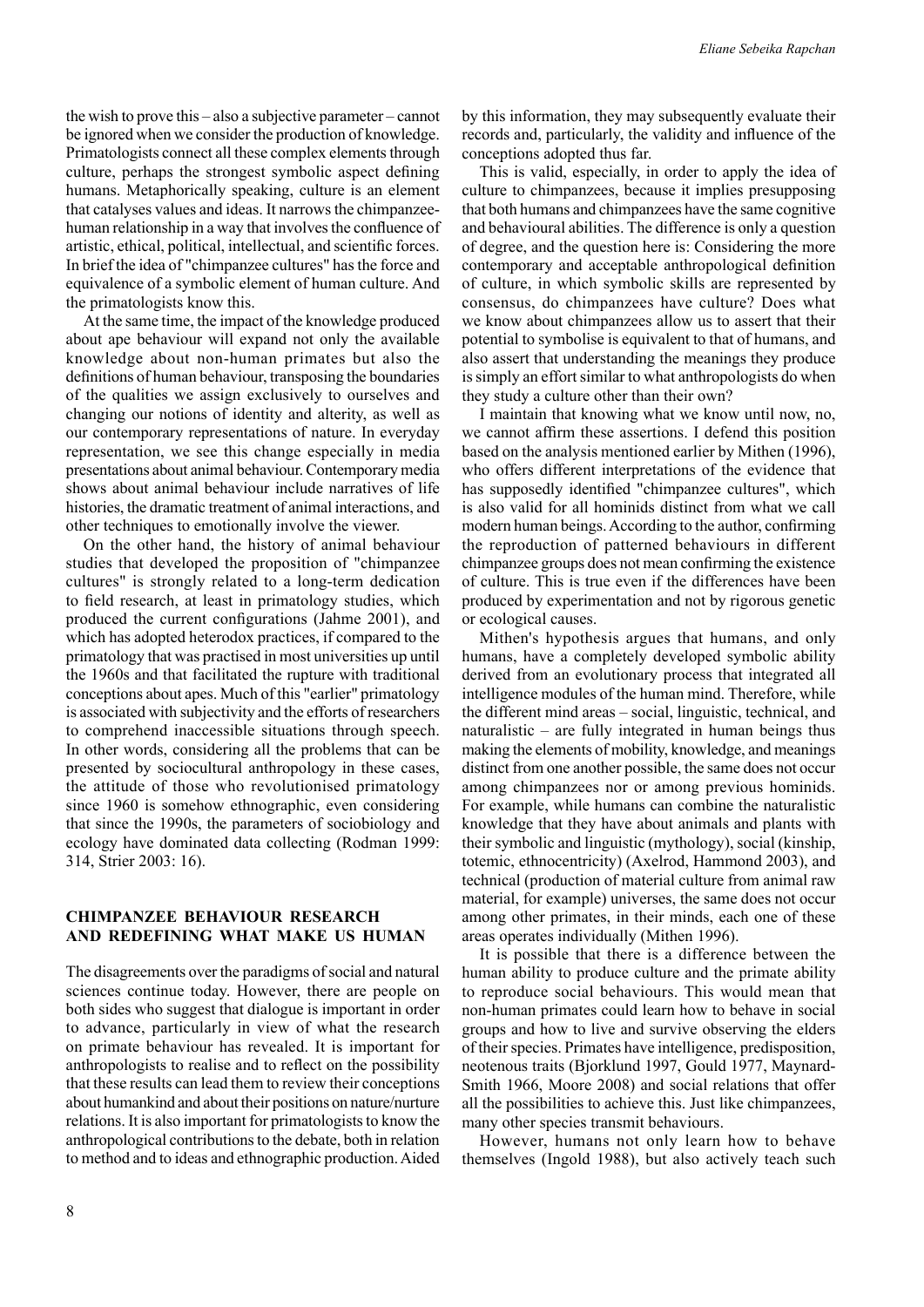behaviours to others. According to Ingold (1988), only humans have explicit intentions to teach. They also have the ability to record and recover everything their society (or others) has done, and to make sense of this in a symbolic cultural way. Humans are biologically prone to culture because they have appropriate abilities and cognitive skills for this (Tomasello 1999: 509–510). They have what Tomasello (1999: 515) called "cultural learning". This means that only humans can internalise other human perspectives (and also non-human perspectives), which are inherent in the symbol that is culturally transmitted.

The way primatologists define culture does not correspond to what sociocultural anthropologists understand as human culture. In fact, the first proposal of the idea of "chimpanzee cultures" (McGrew, Tutin 1978) was inspired by Kroeber and Kluckhohn's (1952) synthesis of culture (Perry 2006). The problem is that this conception does not take into account the ability to produce and reproduce symbols; sociocultural anthropologists eventually abandoned Kroeber and Kluckhohn's definition because it did not correspond to the culture phenomenon and did not meet their expectations.

There is a qualitative and not quantitative difference between the phenomena that primatologists call "culture" and the phenomena recognised by sociocultural anthropologists as such. The complex behaviours observed among chimpanzees and other great apes are certainly expressions of great social complexity and cognitive skills. However, so far, primatologists have been unable to describe the production and manipulation of symbols by bonobos, chimpanzees, gorillas and orangutans, our closest relatives in the animal realm.

#### **acknowledgements**

This work was conducted with the support of Fundação Araucária/SETI (www.fundacaoaraucaria.org.br), through a scholarship granted to Eliane Sebeika Rapchan. The anonymous reviewer gave me opportunity to expose my research results. Academic English Solutions.com revised the English and help me many times to do a good work. Rui Murrieta and Walter Neves, as usual, exchanged ideas about all I needed. Alexandre Locci Martins encouraged me from the start to the final point of this work.

## **References**

- ALMEIDA M. W. B., 2003: Relativismo Antropológico e Objetividade Etnográfica. *Campos* 3: 9–29.
- ARNOLD K., WHITEN A., 2001: Post-conflict of wild chimpanzees (Pan troglodytes schweinfurtii) in the Bundongo Forest, Uganda. *Behaviour* 138: 649–690.
- ARSUAGA J. L., 2005 [1999]: *O colar do neanderthal*. Globo, São Paulo.
- ASQUITH P. J., 1995: Of Monkeys and Men: Cultural Views in Japan and the West. In: R. Corbey, B. Theunissen (Eds.): *Ape, Man,*

*Apeman*. *Changing Views Since 1600*. Pp. 309–318. Department of Prehistory, Leiden University, Leiden.

- AXELROD R., HAMMOND R. A., 2003: The evolution of Ethnocentric Behavior (Revised version of a paper prepared for delivery at Midwest Political Science Convention, April 3–6, 2003, Chicago, IL) <*www-personal.umich.edu/~axe/research/ AxHamm\_Ethno.pdf>*.
- BAKER K. C., Seres E., Aureli F., de Waal F. B. M., 2000: Injury risks among chimpanzees in three housing conditions. *Am. J. Primatol.* 51, 3: 161–175.
- BAKER K. C., SMUTS B. B., 2001: Social Relationships of Female Chimpanzees: Diversity Between Captive Social Groups. In: R. W. Wrangham, W. C. McGrew, F. B. M. de Waal, P. G. Heltne (Eds.): *Chimpanzee Cultures*. Pp. 227–242. Harvard University Press, Chicago.
- BAR-YOSEF O., 2002: The Upper Palaeolithic revolution. *Annu. Rev. Anthropol.* 31: 363–393.
- BJORKLUND D. F., 1997: The role of immaturity in human development. *Psych. Bull.* 122: 153–169.
- BÖESCH C., 1991: Teaching in wild chimpanzees. *Anim. Behav.* 41, 3: 530–532.
- BÖESCH C., 2003: Is Culture a Golden Barrier Between Human and Chimpanzee? *Evol. Anthropol.* 12, 2: 82–91.
- BÖESCH C., BÖESCH H., 1990: Tool use and tool making in wild chimpanzees. *Folia Primatol.* 54: 86–99.
- BÖESCH C., HOHMANN G. (Eds.), 2002: *Behavioural Diversity in Chimpanzees and Bonobos*. Cambridge University Press, Cambridge.
- BÖESCH C., TOMASELLO M., 1998: Chimpanzee and Human Cultures, *Curr. Anthropol.* 39, 5: 591–614.
- BOEHM C., 2001: Pacifying interventions at Arnhem Zoo and Gombe. In: R. W. Wrangham, W. C. McGrew, F. B. M. de Waal, P. G. Heltne (Eds.): *Chimpanzee Cultures*. Pp. 211–226. Harvard University Press, Chicago.
- BOINSKI S., QUATRONE R. P., SWARTZ H., 2001: Substrate and Tool Use by brown Capuchins in Suriname: Ecological Contexts and Cognitive Bases. *Am. Anthropol.* 102, 4: 741–761.
- BONNER J. T., 1980: *The Evolution of Culture in Animals*. Princeton University Press, Princeton.
- BOROFSKY R., BARTH F., SHWEDER R. A., ROSETH L.,
- STOLZENBERG N. M., 2001: WHEN: A Conversation about Culture. *Am. Anthropol.* 103, 2: 423–446.
- BOYD R., SILK J. B., 2006: *How humans evolved*. University of California Press, Los Angeles.
- BROSNAN S. F., DE WAAL F. B. M., 2003: Monkeys reject unequal pay. *Nature* 425: 297–299.
- BRUMANN C., 1999: Writing for Culture: Why a Successful Concept Should Not Be Discarded. *Curr. Anthropol.* 40, S1: S1–S27.
- BUNING T. C., 1995: What Apes Teach us about Ethics. In: R. Corbey, B. Theynissen (Eds.): *Ape, Man, Apeman. Changing Views Since 1600*. Pp. 385–394. Department of Prehistory, Leiden University, Leiden.
- CALL J., TENNIE C., 2009: Animal Culture: Chimpanzee Table Manners? *Curr. Biol.* 19, 21: R981–R983.
- CARPENTER M., TOMASELLO M., SAVAGE-RUMBAUGH S.,
- 1995: Joint attention and imitative learning in children, chimpanzees, and acculturated chimpanzees. *Soc. Dev.* 4: 217–238.
- CAVALIERI P., SINGER P., 1995: The Great Ape Project. In: R. Corbey, B. Theynissen (Eds.): *Ape, Man, Apeman. Changing Views Since 1600*. Pp. 367–376. Department of Prehistory, Leiden University, Leiden.
- CHENEY D. L., SEYFARTH R. M., 1990: *How monkeys see the world*. University of Chicago Press, Chicago.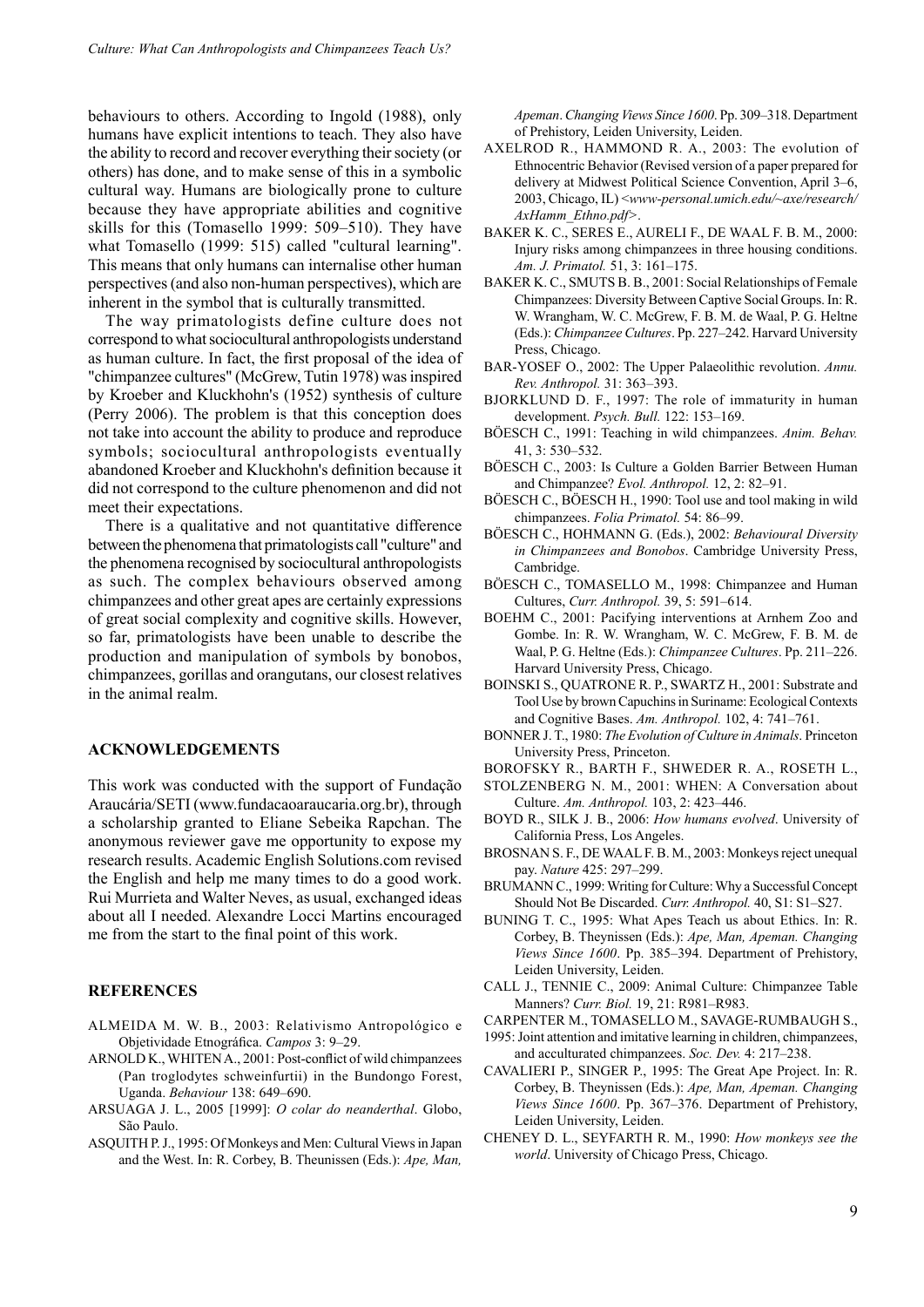- CORBEY R., 1995: Introduction: Missing links, or the ape's place in nature. In: R. Corbey, B. Theynissen (Eds.): *Ape, Man, Apeman. Changing Views Since 1600*. Pp. 1–10. Department of Prehistory, Leiden University, Leiden.
- CORBEY R., THEUNISSEN B. (Eds.), 1995: *Ape, Man, Apeman. Changing Views Since 1600*. Department of Prehistory, Leiden University, Leiden.
- DAVIDSON I., MCGREW W. C., 2005: Stone tools and the uniqueness of human culture. *J. R. Anthropol. Inst.* 11, 4: 793–817.
- DEVORE I. (Ed.), 1965: *Primate behaviour*. Holt, Rinehart and Winston, New York.
- DE WAAL F. B. M., 2000: *Chimpanzee politics*. The Johns Hopkins University Press, Baltimore.
- DE WAAL F. B. M., 2001: Chimpanzee's Adaptive Potential: A Comparison of Social Life Under Captive and Wild Conditions. In: R. W. Wrangham, W. C. McGrew, F. B. M. de Waal, P. G. Heltne (Eds.): *Chimpanzee Cultures*. Pp. 243–262. Harvard University Press, Cambridge.
- DUNBAR R., 1997: *Grooming, gossip and the evolution of language*. Word Power Books, Edinburgh.
- FOLEY R., 1987: *Another Unique Species*. Longman, Science & Technology, London.
- FOUTS R., MILLS S. T., 1997: *Next of kin*. Avon Books, New York.
- FRAGASZY D., 2003: Making Space for Traditions. *Evol. Anthropol.*  12, 2: 61–70.
- FRAGASZY D., PERRY S. (Eds.), 2003: *The biology of traditions*. Cambridge University Press, Cambridge.
- GAGNEUX P., 2004: A Panoramic view insights into hominoid evolution through the chimpanzee genome. *Trends Ecol. Evol.* 19, 11: 571–576.
- GALEF B., 1992: The question of animal culture. *Hum. Nat.* 3: 157–178.
- GALEF B., 2002: Commentaries for Böesch C., Tomasello M., 2002: Chimpanzee and Human Cultures. *Curr. Anthropol.* 39: 591–614.
- GEERTZ C., 1973: *Interpretation of Cultures*. Basic Books Classic, New York.
- GEERTZ C., 1988: *Works and Lives*. Stanford University Press, Stanford.
- GOODALL J., 1986: *The Chimpanzees of Gombe*. Harvard University Press, Cambridge.
- GOODALL J., 2000: *In the Shadow of Man*. Mariner Books, New York.
- GOODALL J., 2001: Postscript. In: R. W. Wrangham, W. C. McGrew, F. B. M. de Waal, P. G. Heltne (Eds.): *Chimpanzee Cultures*. Pp. 397–404. Harvard University Press, Chicago Academy of Sciences, Chicago.
- GOODMAN J., 1999: The genomic record of humankind's evolutionary roots. *Am. J. Hum. Genet.* 64: 32–39.
- GOULD S. J., 2002: *The structure of Evolutionary Theory*. Harvard University Press, Harvard.
- GOULD S. J., 1977: *Ontogeny and phylogeny*. Harvard University Press, Cambridge.
- HELTNE P. G., 2001: Preface. In: R. W. Wrangham, W. C. McGrew, F. B. M. de Waal, P. G. Heltne (Eds.): *Chimpanzee Cultures*. Pp. xi–xiv. Harvard University Press, Chicago Academy of Sciences, Chicago.
- HENRICH J., MCELREATH R., 2003: The Evolution of Cultural Evolution. *Evol. Anthropol.* 12: 123–135.
- HENSHILWOOD C. S., D'ERRICO F., YATES R., JACOBS Z.,
- TRIBOLO C., DULLER G. A. T., MERCIER N., SEALY J. C.,
- VALLADAS H., WATTS I., WINTLE A. G., 2002: Emergence of modern human behavior: Middle Stone Age engravings from South Africa. *Science* 295, 5558: 1278–1280.
- HOHMANN G., FRUTH B., 2006: Culture in bonobos? Inter-specific similarities and intra-specific variants in behaviour. *Curr. Anthropol.* 44, 4: 563–571.
- HOOF J. V., 2001: Understanding chimpanzee understanding. In: R. W. Wrangham, W. C. McGrew, F. B. M. de Waal, P. G. Heltne (Eds.): *Chimpanzee Cultures*. Pp. 267–284. Harvard University Press, The Chicago Academy of Sciences: Cambridge.
- HRDY S. B., 2000: *Mother Nature*. The Ballantine Publishing Groups, New York.
- HUFFMAN M. A., WRANGHAM R. W., 2001: Diversity of medicinal plant use in wild chimpanzees. In: W. R. Wrangham, W. C. McGrew, F. B. M. de Waal, P. G. Heltne (Eds.): *Chimpanzee Cultures*. Pp. 129–148. Harvard University Press, The Chicago Academy of Sciences, Cambridge.
- INGOLD T., 1988: The animal in the study of humanity. In: T. Ingold (Ed.): *What is an animal*. Pp. 84–99. Routledge, London.
- INGOLD T., 1995. People like us: The Concept of the Anatomically Modern Human. In: R. Corbey, B. Theynissen (Eds.): *Ape, Man, Apeman. Changing Views Since 1600*. Pp. 241–262. Department of Prehistory, Leiden University, Leiden.
- INGOLD T., 1996: Debate 1990: Human worlds are culturally constructed – Against the motion (1). In: T. Ingold (Ed.): *Key Debates in Anthropology*. Pp. 118–123. Routledge, London, New York.
- INGOLD T., GIBSON K. R. (Eds.), 1995: *Tools, Language and Cognition in Human Evolution*. Cambridge University Press, New York.
- JOULIAN F., 1996: Comparing chimpanzee and early hominid techniques: some contributions to cultural and cognitive questions. In: P. A. Mellars, K. A. Gibson (Eds.): *Modeling the early human mind*. Pp. 173–189. McDonald Institute for Archaeological Research, University of Cambridge, Cambridge.
- KING. B. J., 2000: Another frame shift: From cultural transmissions to cultural co-construction. *Behav. Brain Sci.* 23: 154–155.
- KING B. J., 2004: *The Dynamic Dance*. Harvard University Press, Cambridge.
- KLEIN R. G., 1999: *Human career*. The University of Chicago Press, Chicago.
- KLEIN R. G., 2000: Archaeology and the evolution of human behavior. *Evol. Anthropol.* 9: 7–36.
- KRÖEBER A. L., KLUCKHOHN C., 1952: *Culture*. Peabody Museum, Cambridge.
- KUPER A., 1994: *The Chosen Primate*. Harvard University Press, Cambridge.
- KUPER A., 1999: *Culture. The anthropologists' account*. Harvard University Press, Cambridge.
- LALAND K. N., GALEF B. G. (Eds.), 2009: *The question of animal culture*. Harvard University Press, Cambridge.
- LALAND K. N., HOPPITT W., 2003: Do Animals Have Culture? *Evol. Anthropol.* 12: 150–159.
- LESTEL D., 2004: *L'animal Singulier*. Seuil, Paris.
- LÉVI-STRAUSS C., 2002: *Les structures élementaires de la parenté*. Mouton, Walter de Gruyter, Berlin, New York.
- LYCETT S. J., COLLARD M., MCGREW W. C., 2010: Are behavioral differences among wild chimpanzee communities genetic or cultural? An assessment using tool-use data and phylogenetic methods. *Am. J. Phys. Anthropol.* 142, 3: 446–461.
- LUTZ C., COLLINS J., 1993: *Reading National Geographic*. University of Chicago Press, Chicago.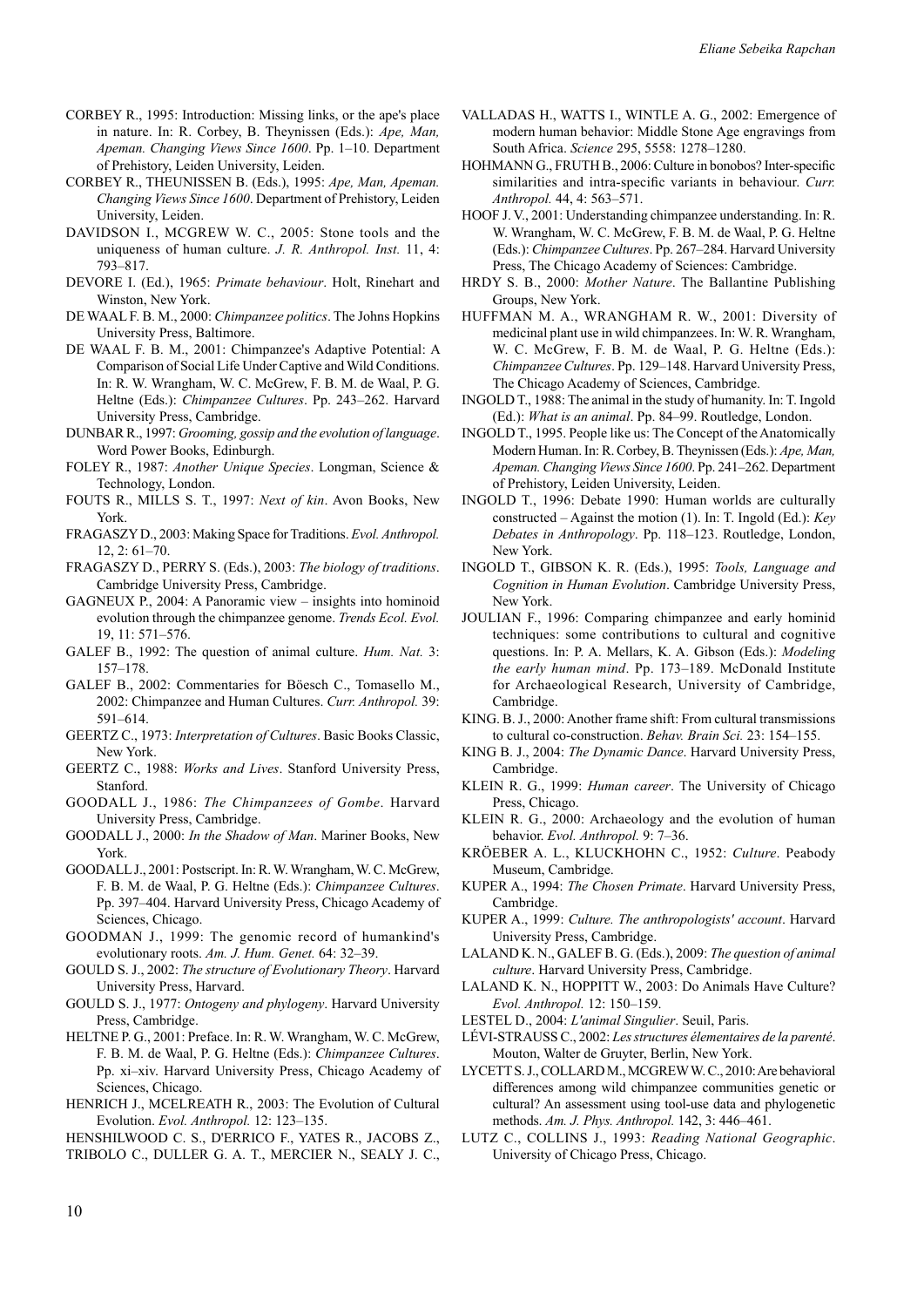MASON W. A., MENDONZA S. P. (Eds.), 1993: *Primate social conflict*. State University of New York Press, Albany.

- MATSUZAWA M., 2001: Primate foundations of human intelligence: A view of tool use in nonhuman primates and fossil hominids. In: M. Matsuzawa (Ed.): *Primate origins of human cognition and behaviour*. Pp. 3–25. Springer-Verlag Tokyo, Tokyo.
- MAYNARD-SMITH J., 1966: *Teoría de la evolución*. Ediciones Istmo, Madrid.
- MCGREW W. C., 1992: *Chimpanzee Material Culture*. Cambridge University Press, Cambridge.
- MCGREW W. C., 2001a: Overview Diversity in Social Relations. In: R. W. Wrangham, W. C. McGrew, F. B. M. de Waal, P. G. Heltne (Eds.): *Chimpanzee Cultures*. Pp. 21–25. Harvard University Press, The Chicago Academy of Sciences, Cambridge.
- MCGREW W. C., 2001b: Tools Compared: The Material of Culture. In: R. W. Wrangham, W. C. McGrew, F. B. M. de Waal, P. G. Heltne (Eds): *Chimpanzee Cultures*. Pp. 25–40. Harvard University Press, The Chicago Academy of Sciences, Cambridge.
- MCGREW W. C., TUTIN C. E. G., 1978: Evidence for a social custom in wild chimpanzees? *Man* 12: 243–251.
- MITHEN S., 1996: *The Prehistory of the Mind*. Thames and Hudson, London.
- MOORE D. S., 2008: Individuals and populations: How biology's theory and data have interfered with the integration of development and evolution. *New Ideas Psychol.* 26: 370– 386.
- NISHIDA T., 1987: Local Traditions and Cultural Transmission. In: B. B. Smuts, D. L. Cheney, R. M. Seyfarth, R. W. Wrangham, T. T. Struhsaker (Eds): *Primate Societies*. Pp. 165–177. University of Chicago Press, Chicago.
- NISHIDA T., 2012: *Chimpanzees of Lakeshore*. Cambridge University Press, Cambridge.
- NISHIDA T., OHIGASHI H., KOSHIMIZU K., 2000: Tastes of chimpanzee taste foods. *Curr. Anthropol.* 41, 3: 431–438.
- OHNUKI-TIERNEY E., 1990: The monkey as self in Japanese Culture. In: E. Ohnuki-Tierney (Ed.): *Culture Through Time. Anthropological Approaches*. Pp. 128–153. Stanford University Press, Stanford.
- OLIVEIRA R. C., 1996: O trabalho antropológico: Olhar, ouvir, escrever. *Acervo do Arquivo Nacional* 39, 1: 13–37.
- PARKER S. T., GIBSON K. R. (Eds.), 1994: "*Language" and intelligence in monkeys and apes*. Cambridge University Presses, Cambridge.
- PAVELKA M. S. M., 2002: Change versus Improvement over Time and Our Place in Nature. *Curr. Anthropol.* S43: S37–S44.
- PERRY S., 2006: What Cultural Primatology Can Tell Anthropologists about the Evolution of Culture? *Annu. Rev. Anthropol.* 35: 171–190.
- PETERS-GOLDEN H., 2011: *Culture Sketches*. McGraw-Hill Humanities, New York.
- RAPCHAN E. S., 2002: Relativismo epistêmico, relativismo antropológico: reflexões sobre a produção do pensamento no âmbito das construções da antropologia. *Acta Scientiarum* 24, 1: 261–270.
- RAPCHAN E. S., 2005: Chimpanzés possuem cultura? Questões para a antrologia sobre um tema bom para pensar. *Rev. Antropol.* 48, 1: 227–280.
- REYNOLDS V., REYNOLDS F., 1965: Chimpanzees of the Bundongo Forest. In: I. de Vore (Ed.): *Primate behaviour: field studies of monkeys and apes*. Pp. 368–424. Holt, Rinehart and Winston, New York.
- RODMAN P. S., 1999: Whither Primatology? The place of primates in contemporary Anthropology. *Annu. Rev. Anthropol.* 28: 311–339.
- RUMBAUGH D. M., SAVAGE-RUMBAUGH E. S., SEVCIK R. A.,
- 2001: Biobehavioral roots of language: a comparative perspective of chimpanzee, child and culture. In: R. W. Wrangham, W. C. McGrew, F. B. M. de Waal, P. G. Heltne (Eds.): *Chimpanzee Cultures*. Pp. 319–334. Harvard University Press, The Chicago Academy of Sciences, Cambridge.
- SAPOLSKY R. M., 2004: Social status and health in humans and other animals. *Annu. Rev. Anthropol.* 33: 393–418.
- SHANKER S. G., KING B. J., 2001: The emergence of a new paradigm in ape language research. *Behav. Brain Sci.* 25, 5: 650–656.
- SKRZYPCZAK J.-F., 1996: *O Inato e o Adquirido*. Instituto Jean Piaget, Lisboa.
- STANFORD C. B., 1998: The Social behaviour of Chimpanzees and Bonobos. *Curr. Anthropol.* 39, 4: 399–420.
- STOLCKE V., 1995: Talking culture: New boundaries, new rhetorics of exclusion in Europe. *Curr. Anthropol.* 36: 1–24.
- STRIER K. B., 2003: Primate Behavioral Ecology: From Ethnography to Ethology and Back. *Am. Anthropol.* 105, 1: 16–27.
- TOMASELLO M., 1994: Cultural transmission in the tool use and communicatory signaling of chimpanzees? In: S. T. Parker, K. R. Gibson (Eds.): *Language and intelligence in monkeys and apes*. Pp. 274–311. Cambridge University Press, Cambridge.
- TOMASELLO M., 1999: The Human Adaptation for Culture. *Am. Rev. Anthropol.* 28: 509–529.
- TOMASELLO M., 2001: The Question of Chimpanzee Culture. In: R. W. Wrangham, W. C. McGrew, F. B. M. de Waal, P. G. Heltne (Eds.): *Chimpanzee Cultures*. Pp. 301–318. Harvard University Press, The Chicago Academy of Sciences, Cambridge.
- TOMASELLO M., CALL J., 1997: *Primate Cognition*. Oxford University Press, New York, Oxford.
- TUTTLE R. H., 2001: On Culture and Traditional Chimpanzees. *Curr. Anthropol.* 42, 3: 407–408.
- VAN SCHAIK C. P., PRADHAN G. R., 2003: A model for tooluse traditions in primates: implications for the coevolution of culture and cognition. *J. Hum. Evol.* 44, 6: 645–664.
- WHITEN A., 2001: Imitation and cultural transmission in apes and cetaceans. *Behav. Brain Sci.* 24, 2: 359–360.
- WHITEN A., HORNER V., MARSHALL-PESCINI S., 2003: Cultural Panthropology. *Evol. Anthropol.* 12, 2: 92–105.

- R. W., BÖESCH C., 1999: Cultures in chimpanzees. *Nature* 399, 6737: 682–685.
- WHITEN A., GOODALL J., MCGREW W. C., NISHIDA T.,
- REYNOLDS V., SUGIYAMA Y., TUTIN C. E. G., WRAHGHAM R.
- W., BÖESCH C., 2001: Charting cultural variation in chimpanzees. *Behav.* 138, 11/12: 1481–1516.
- WHITEN A., SCHICK K., TOTH N., 2009: The evolution and cultural transmission of percussive technology: integrating evidence from paleoanthropology and primatology. *J. Hum. Evol.* 57, 4: 420–435.
- WHITEN A., SPITERI A., HORNER V., BONNIE K. E., LAMBETH
- S. P., SCHAPIRO S. J., DE WAAL F. B. M. 2007: Transmission of multiple traditions within and between chimpanzee groups. *Curr. Biol.* 17, 12: 1038–1043.
- WOLKER R., 1995: Enlightening apes: Eighteenth-century speculation and current experiments on linguistic competence. In: R. Corbey, B. Theunissen (Eds.): *Ape, Man, Apeman.*

WHITEN A., GOODALL J., MCGREW W. C., NISHIDA T.,

REYNOLDS V., SUGIYAMA Y., TUTIN C. E. G., WRAHGHAM